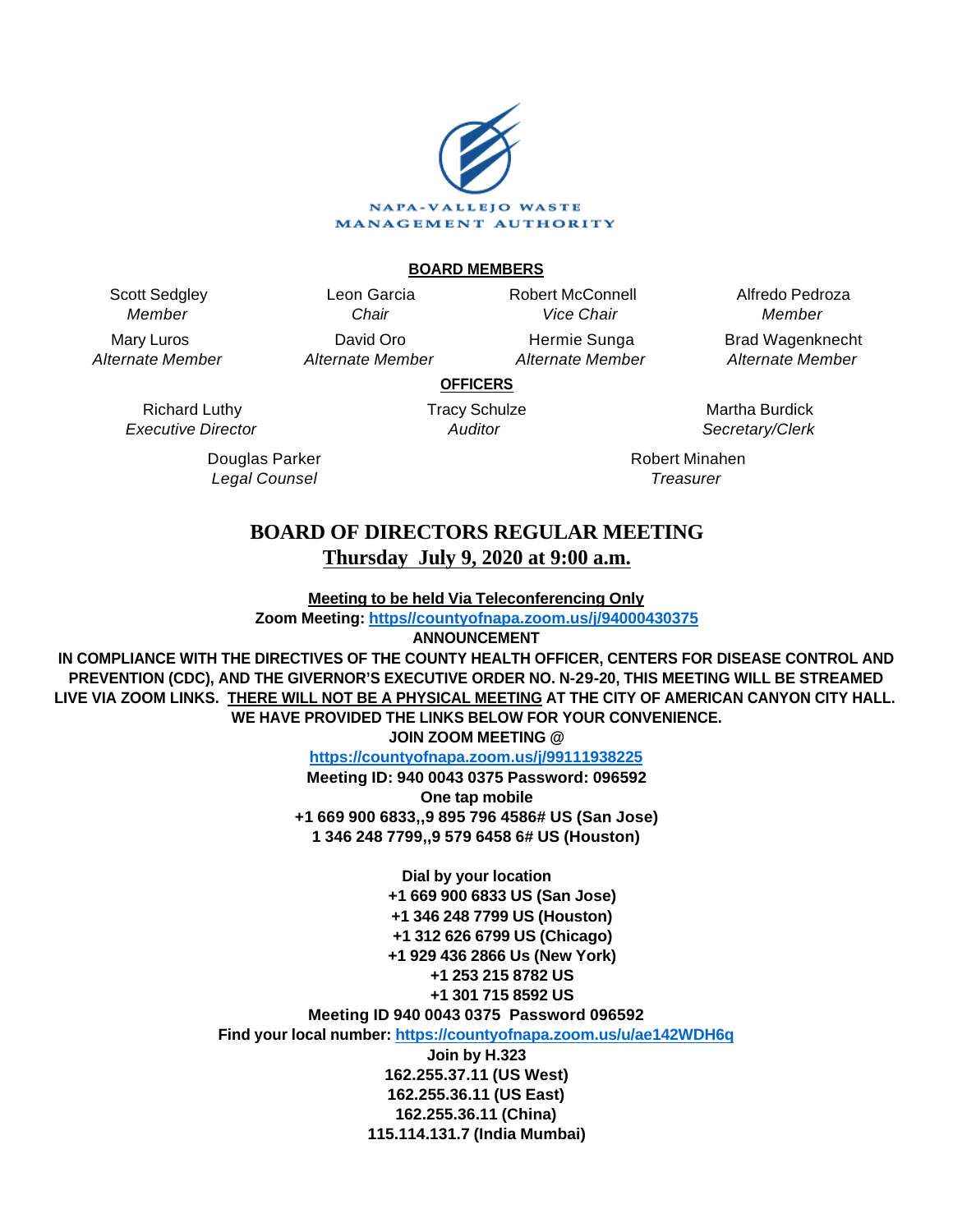## **115.114.115.7 (India Hyderabad) 213.19.144.110 (EMEA) 103.122.166.55 (Australia) 209.9.211.110 (Hong Kong) 64.211.144.160 (Brazil) 69.174.57.160 (Canada) 207.226.132.110 (Japan) Meeting ID: 991 1193 8225 Password: 096592**

**Members of the public are encouraged to participate in the meeting by submitting written comments electronically to the Executive Director at NVWMA@countyofnapa.org. This email will be monitored during the meeting. Public comments will be accepted until the Chair closes public comment for each item during the meeting. All comments will be distributed to the Board e=members and included in the records.**

## **Submit Public Comments Via Email @: NVWMA@countyofnapa.org**

#### **GENERAL INFORMATION**

The Napa-Vallejo Waste Management Authority meets the 1st Thursday of each month at 9:00 A.M. at 4381 Broadway Street, Suite 201, American Canyon, California 94503. The meeting room is wheelchair accessible. Requests for disability related modifications or accommodations, aids or services may be made no less than 72 hours prior to the meeting date by contacting 707 253-4471.

The Agenda is divided into two sections:

**CONSENT ITEMS:** These matters typically include routine financial or administrative actions, as well as final adoption of ordinances that cannot be both introduced and adopted at the same meeting. Any item on the CONSENT CALENDAR will be discussed separately at the request of any person. CONSENT CALENDAR items are usually approved with a single motion.

**ADMINISTRATIVE ITEMS:** These items include significant policy and administrative actions, and are classified by program areas. Immediately after approval of the CONSENT CALENDAR, ADMINISTRATIVE ITEMS will be considered.

All materials relating to an agenda item for an open session of a regular meeting of the Napa-Vallejo Waste Management Authority which are provided to a majority or all of the members of the Board by Board members, staff or the public within 72 hours of, but prior to the meeting, will be available for public inspection, at the time of such distribution, in the office of Auditor Controller, 1195 Third Street, Suite B-10, Napa CA 94559, Monday through Friday between the hours of 8:00 a.m. and 5:00 p.m., except for County holidays. Materials distributed to a majority or all of the members of the Board at the meeting will be available for public inspection at the public meeting if prepared by the members of the Board or Napa Vallejo Waste Management staff, and after the public meeting if prepared by some other person. Availability of materials related to agenda items for public inspection does not include materials which are exempt from public disclosure under Government Code sections 6253.5, 6254, 6254.3, 6254.7, 6254.15, 6254.16, or 6254.22.

**ANY MEMBER OF THE AUDIENCE DESIRING TO ADDRESS THE BOARD ON A MATTER ON THE AGENDA**, please proceed to the rostrum and, after receiving recognition from the Chair, give your name and your comments or questions. In order that all interested parties have an opportunity to speak, please be brief and limit your comments to the specific subject under discussion. Time limitations shall be at the discretion of the Chair or Board.

**AGENDA AVAILABLE ONLINE AT** www.countyofnapa.org

- **1. CALL TO ORDER**
- **2. ROLL CALL**
- **3. PLEDGE OF ALLEGIANCE**
- **4. PUBLIC COMMENT**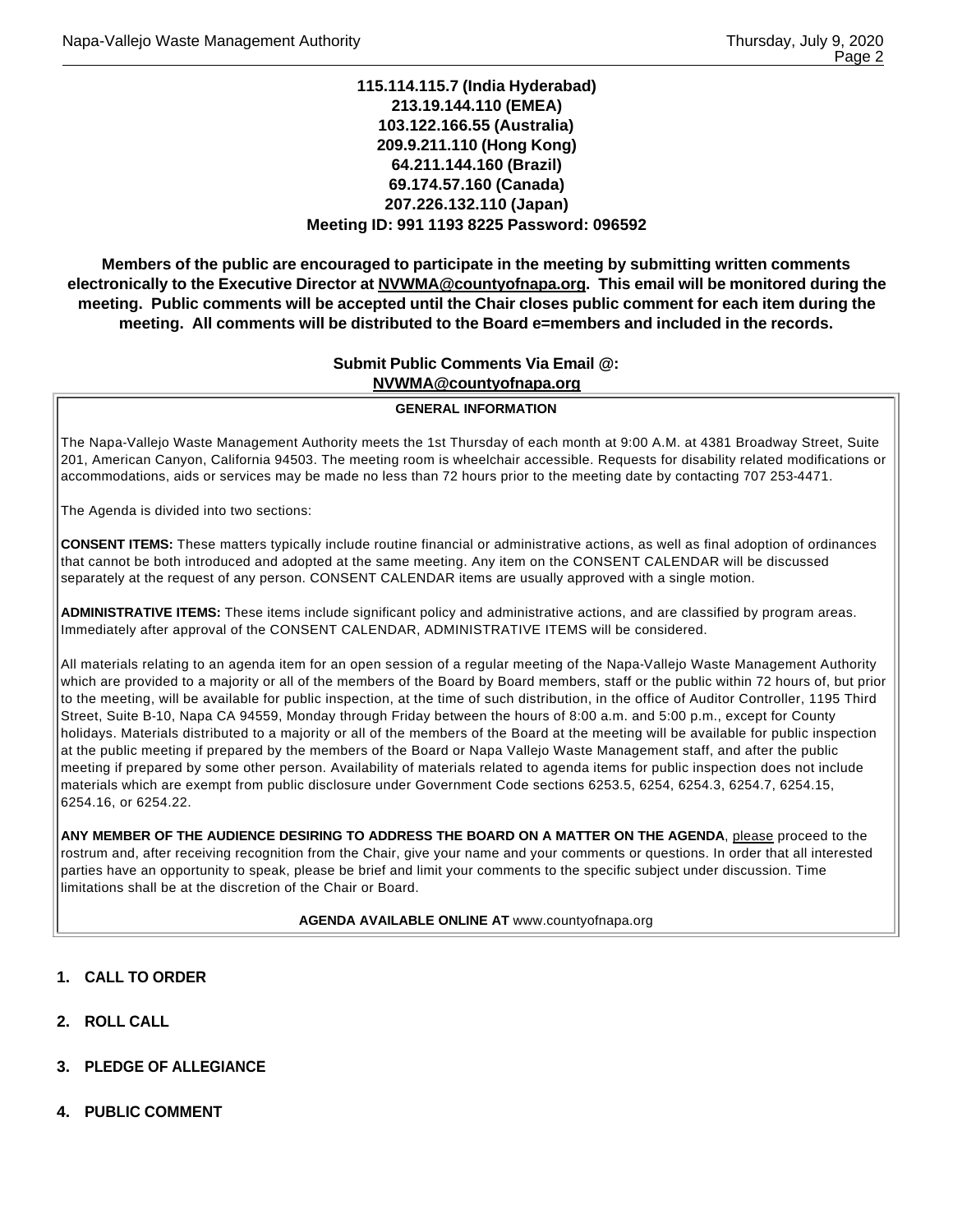In this time period, anyone who wishes to speak to the Authority Board of Directors regarding any subject over which the Board has jurisdiction, that is not on the agenda, or to request consideration to place an item on a future Board agenda, may do so at this time. Individuals will be limited to a three minute presentation. The Board of Directors will take no action as a result of any item presented at this time.

# **5. PRESENTATIONS AND COMMENDATIONS**

## **6. APPROVAL OF MINUTES**

## **A. APPROVAL OF MINUTES**

REQUESTED ACTION: Approval of Board Minutes for the June 4, 2020 Regular Meeting.

#### **7. CONSENT ITEMS**

#### **A. UNCOLLECTIBLES.**

REQUESTED ACTION: Approval to excuse accounts totalling \$1,359.58 for payments owed to the Devlin Road Transfer Station due to the inability to locate or collect the outstanding amounts from a responsible party.

## **8. ADMINISTRATIVE ITEMS**

**A. NAPA-VALLEJO WASTE MANAGEMENT QUARTERLY INTERNAL AUDIT** REQUESTED ACTION: Executive Director requests acceptance of Napa-Vallejo Waste Management Authority - Internal Audit Report for the quarter ended March 31, 2020.

## **B. EXECUTIVE DIRECTOR'S REPORT**

DISCUSSION ITEM: Executive Director to report on Authority related activities.

## **9. FACILITIES BUSINESS ITEMS**

## **10. OTHER BUSINESS ITEMS**

# **A. REPORTS FROM JURISDICTIONS**

DISCUSSION ITEM: Reports of current information relevant to the Authority by the member jurisdictions:

- i. Vallejo: Robert McConnell
- ii. Napa City: Scott Sedgley
- iii. Napa County: Alfredo Pedroza
- iv. American Canyon: Leon Garcia